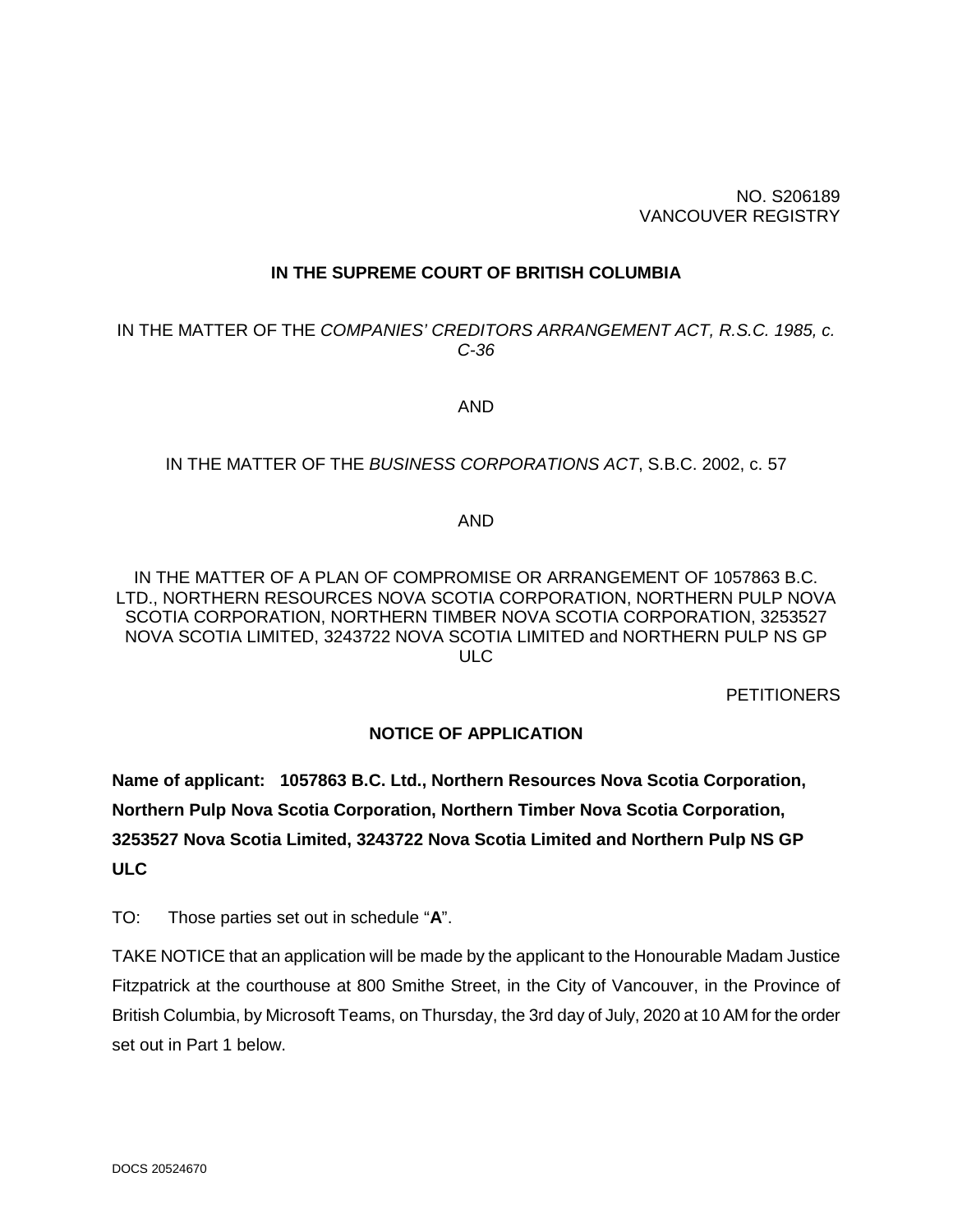### **PART 1: ORDER SOUGHT**

1. The Petitioners seek an order extending the stay granted on June 25, 2020 until July 31, 2020.

### **PART 2: FACTUAL BASIS**

- 1. On June 19, 2020, the Petitioners sought and obtained an Initial Order in these proceedings granting a stay of proceedings for a ten day period. On June 25, 2020, the Petitioners obtained and additional extension of the stay until July 3, 2020.
- 2. The Petitioners intend to seek additional relief through the granting of various amendments to the Initial Order. The most critical aspect of the relief that will be sought at the full Comeback Hearing is interim financing and associated charges. The Petitioners have made significant progress in advancing interim financing and are negotiating the final terms and conditions of a \$50.0 million interim financing facility. The Petitioners are seeking to finalize the interim financing facility and then seek court approval of it and the associated more fulsome comeback relief in the coming weeks. In the interim, the Petitioners require a short extension of the Stay Period to complete the negotiations on the interim financing facility.
- 3. The Petitioners have acted, and are acting, in good faith and with due diligence, including that the Petitioners have and will continue to:
	- (a) communicate with local union representatives, the Pictou Landing First Nation, Pension Plan beneficiaries, the Superintendent of Pensions, current and former employees and trade creditors regarding the commencement of the within CCAA proceedings;
	- (b) communicate and negotiate with the Province of Nova Scotia;
	- (c) work with their lenders, the Province of Nova Scotia and the Monitor to finalize the terms of interim financing;
	- (d) work with the Monitor in furtherance of various duties imposed pursuant to the Initial Order and CCAA; and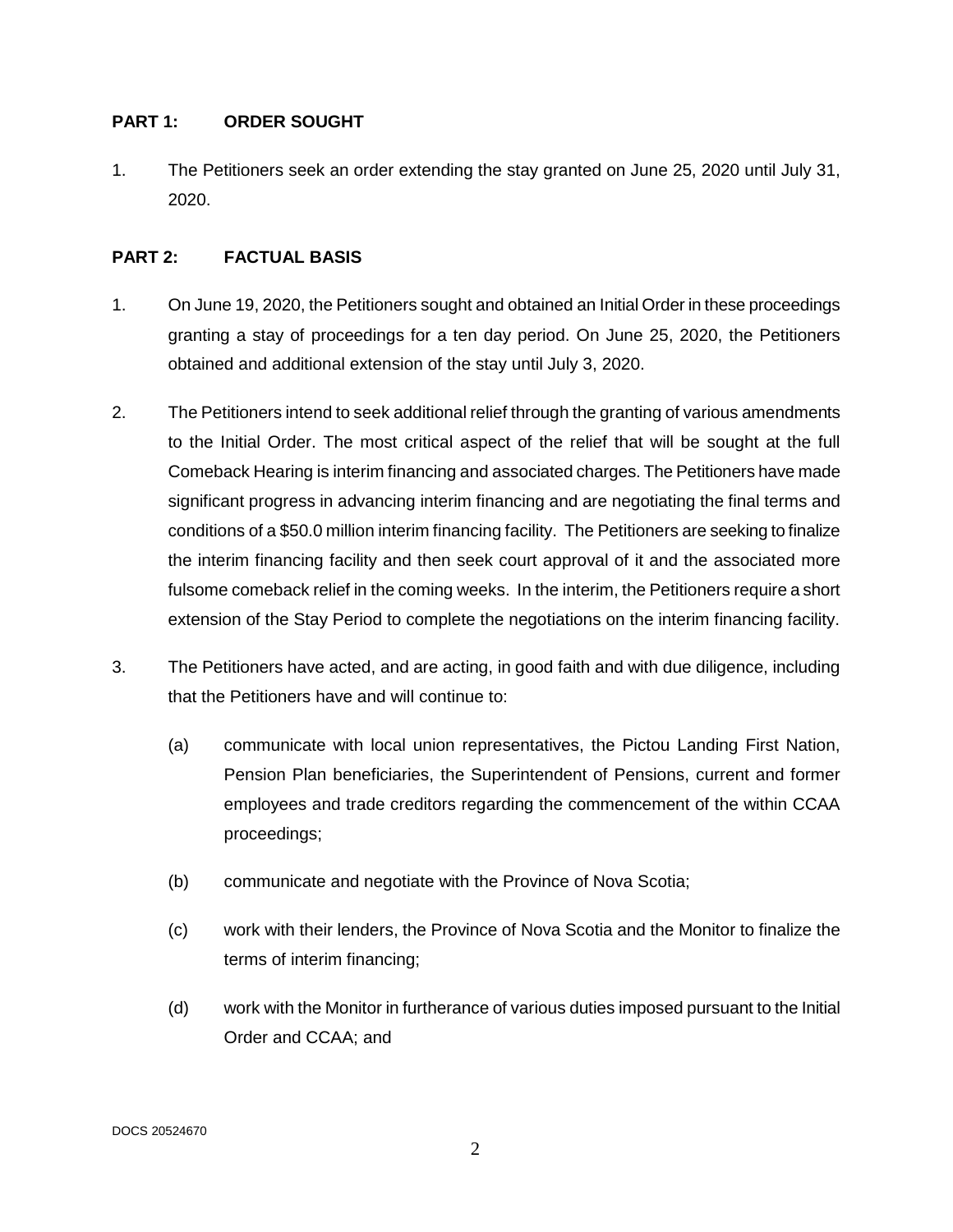(e) develop and advance the relief they anticipate seeking in the Amended and Restated Initial Order as outlined at paragraph 5 of the First Chapman Affidavit.

# **PART 3: LEGAL BASIS**

- 1. The Petitioners rely on the *Companies' Creditors Arrangement Act,* R.S.C., 1985, c. C-36, , as amended (the "**CCAA**").
- 2. This Court has the jurisdiction to approve the proposed extension of the Stay Period pursuant to section 11.02(2) of the CCAA. The Petitioners seek to extend the stay to run to and include July 31, 2020.
- 3. In order to achieve the best outcome in the best interest of the creditors, the Petitioners require additional time.
- 4. A stay of enforcement actions preserves the *status quo* for the debtor company and prevents a creditor from gaining an unfair advantage over other creditors. The stay also facilitates the ongoing operations of the debtor company's business, preserves the value of such business, and provides the debtor company with the necessary time, flexibility and "breathing room" to carry out a court-supervised restructuring or organized sale process.<sup>1</sup>
- 5. The relief sought is consistent with the remedial purposes of the CCAA, intended to facilitate restructuring and compromise as the alternative to bankruptcy and liquidation.<sup>2</sup>
- 6. The Petitioners have confirmed with the assistance of the Monitor that they will have sufficient liquidity to continue as a going concern during the stay extension period.
- 7. In compliance with section 11.02(3) of the CCAA, the circumstances exist that make the order appropriate and the Petitioners have acted, and are acting, in good faith and with due diligence. The stay extension is required in the circumstances.

 $\overline{a}$ <sup>1</sup> *Re Lehndorf General Partners Ltd.,* 1993 CarswellOnt 183, 17 C.B.R. (3d) 24 (Ont. Gen. Div.), at paras. 5-7.

<sup>2</sup> *Re North American Tungsten Corp.,* 2015 BCSC 1376 at para. 25.

DOCS 20524670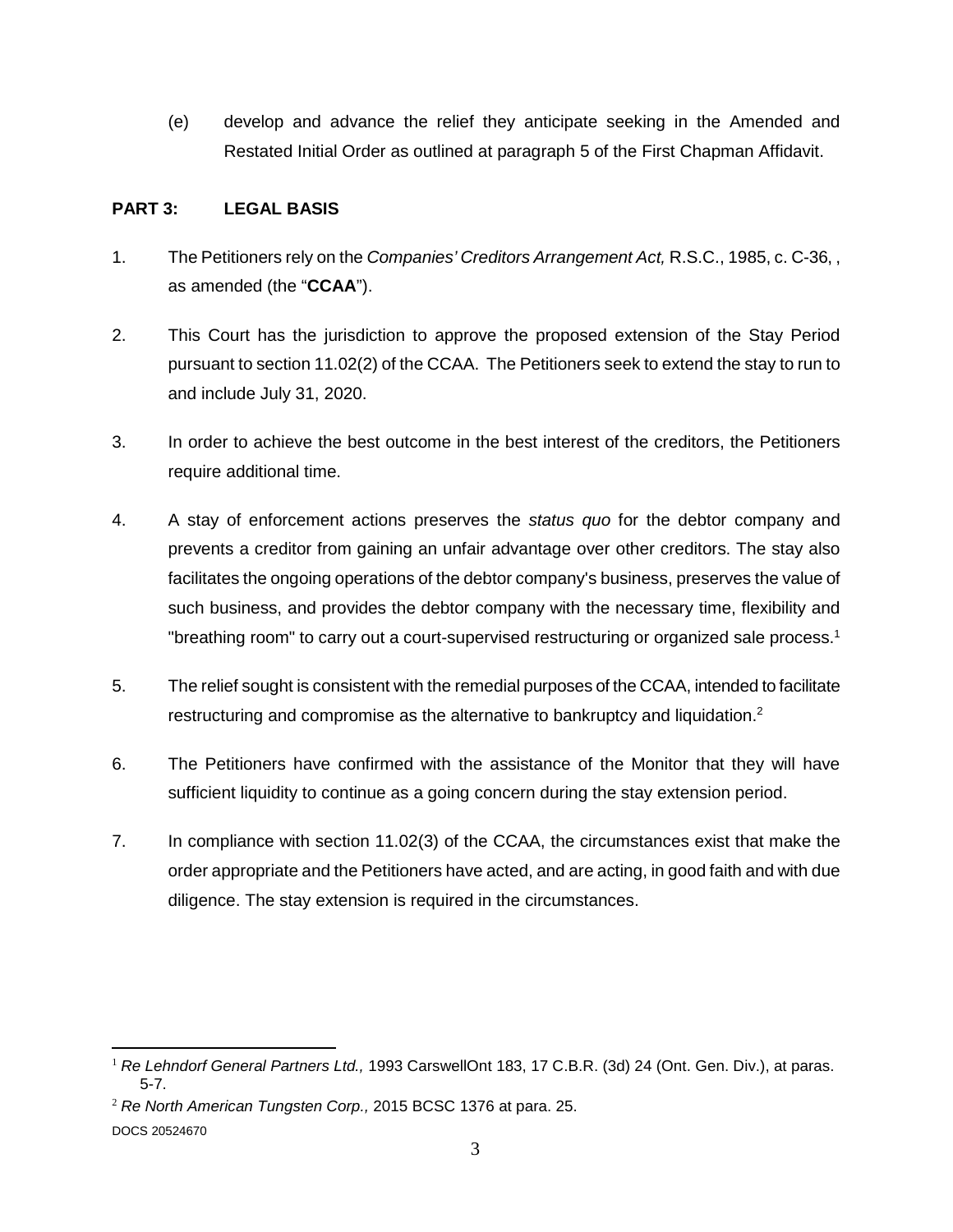## **PART 4: MATERIAL TO BE RELIED ON**

- 1. Affidavit #1 of Bruce Chapman, sworn June 16, 2020;
- 2. Affidavit #2 of Bruce Chapman, sworn June 23,2020;
- 3. Affidavit #3 of Bruce Chapman, sworn June 30, 2020;
- 4. Such further and other materials as counsel may advise and the Court may allow.

The Petitioners estimate that the hearing of the application will take 15 minutes.

This matter is not within the jurisdiction of a master.

TO THE PERSONS RECEIVING THIS NOTICE OF APPLICATION: If you wish to respond to this notice of application, you must, within 5 business days after service of this notice of application or, if this application is brought under Rule 9-7, within 8 business days after service of this notice of application

- (a) file an Application Response in Form 33
- (b) file the original of every affidavit, and of every other document, that
	- (i) you intend to refer to at the hearing of this application, and
	- (ii) has not already been filed in the proceeding, and
- (c) serve on the applicant 2 copies of the following, and on every other party of record one copy of the following
	- (i) a copy of the filed application response;
	- (ii) a copy of each of the filed affidavits and other documents that you intend to refer to at the hearing of this application and that has not already been served on that person;
	- (iii) if this application is brought under Rule 9-7, any notice that you are required to give under Rule 9-7(9).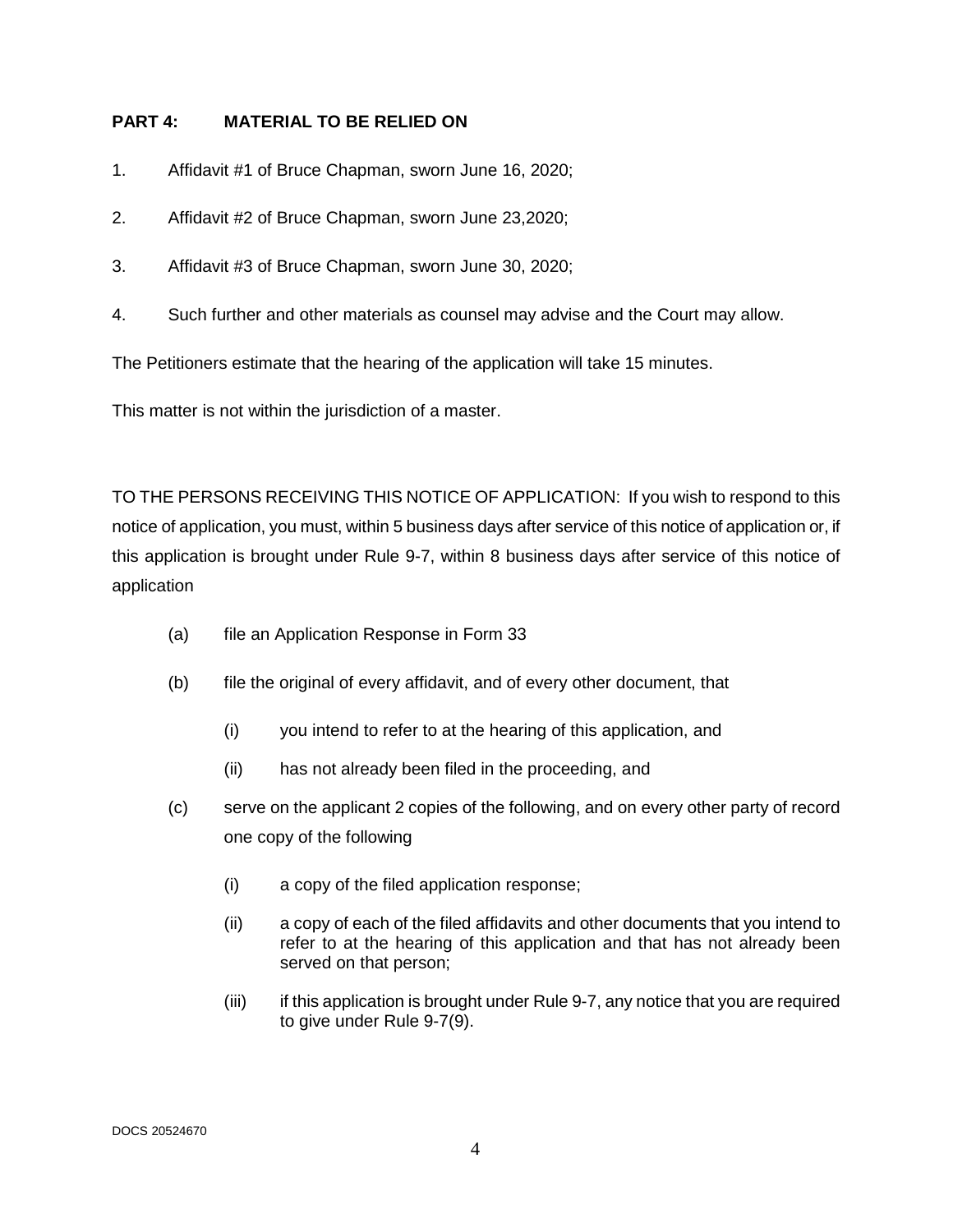DATED: June 30, 2020

 $\mathcal{L}$ 

WALKER W. MACLEOD/SEAN F. COLLINS Counsel for the Petitioners McCarthy Tétrault LLP 2400 – 745 Thurlow Street Vancouver, BC V6E 0C5 Tel: 403-260-3710 Email: wmcleod@mccarthy.ca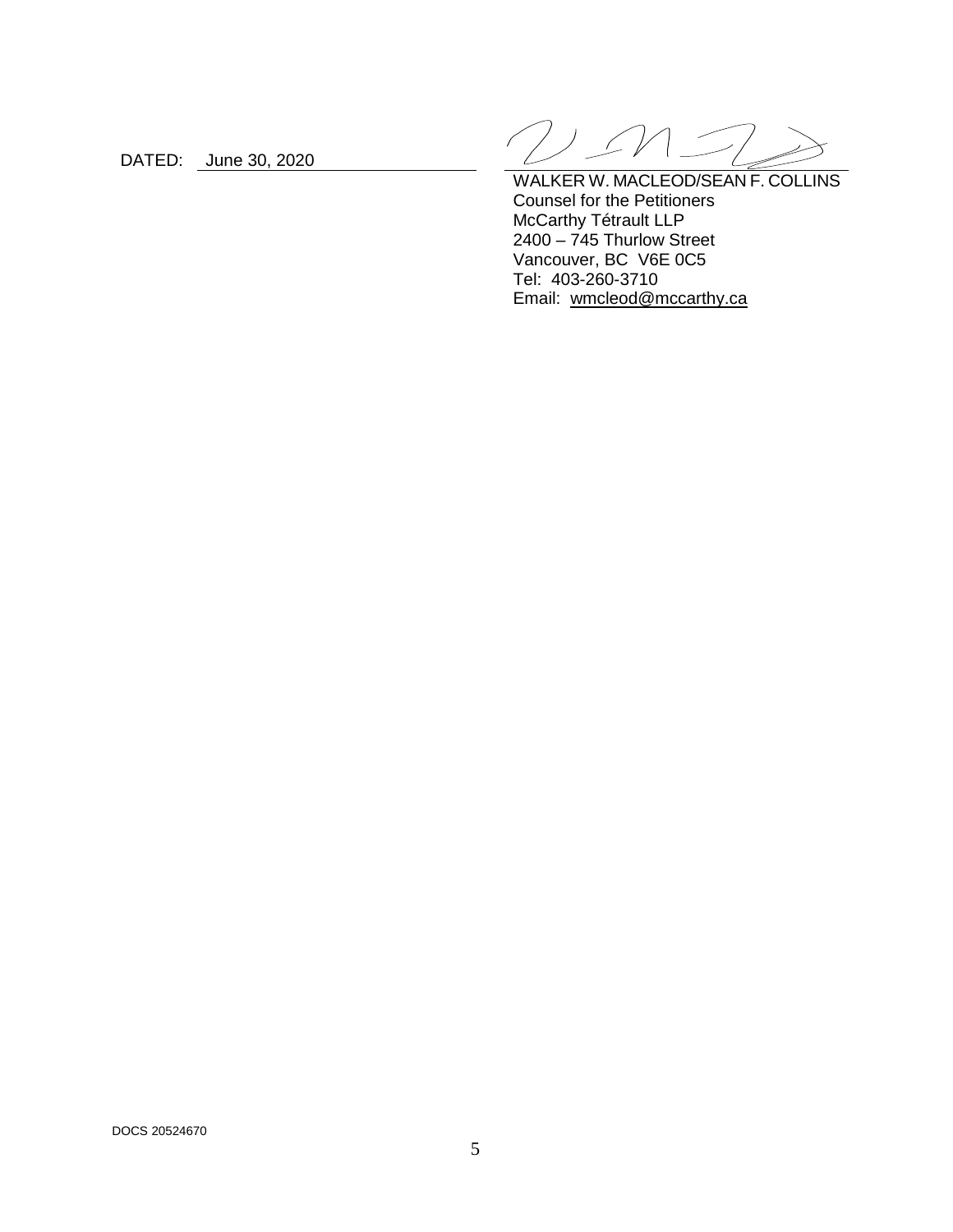| To be completed by the court only:                                  |                                         |              |                    |
|---------------------------------------------------------------------|-----------------------------------------|--------------|--------------------|
| Order made                                                          |                                         |              |                    |
| $\Box$                                                              | of Part 1 of this Notice of Application |              |                    |
| $\mathbf{I}$<br>with the following variations and additional terms: |                                         |              |                    |
|                                                                     |                                         |              |                    |
|                                                                     |                                         |              |                    |
|                                                                     |                                         |              |                    |
|                                                                     |                                         |              |                    |
|                                                                     |                                         |              |                    |
|                                                                     |                                         |              |                    |
|                                                                     |                                         |              |                    |
|                                                                     |                                         |              |                    |
|                                                                     |                                         |              |                    |
|                                                                     |                                         |              |                    |
|                                                                     |                                         |              |                    |
|                                                                     | DATED:                                  |              |                    |
|                                                                     |                                         | Signature of | [] Judge<br>Master |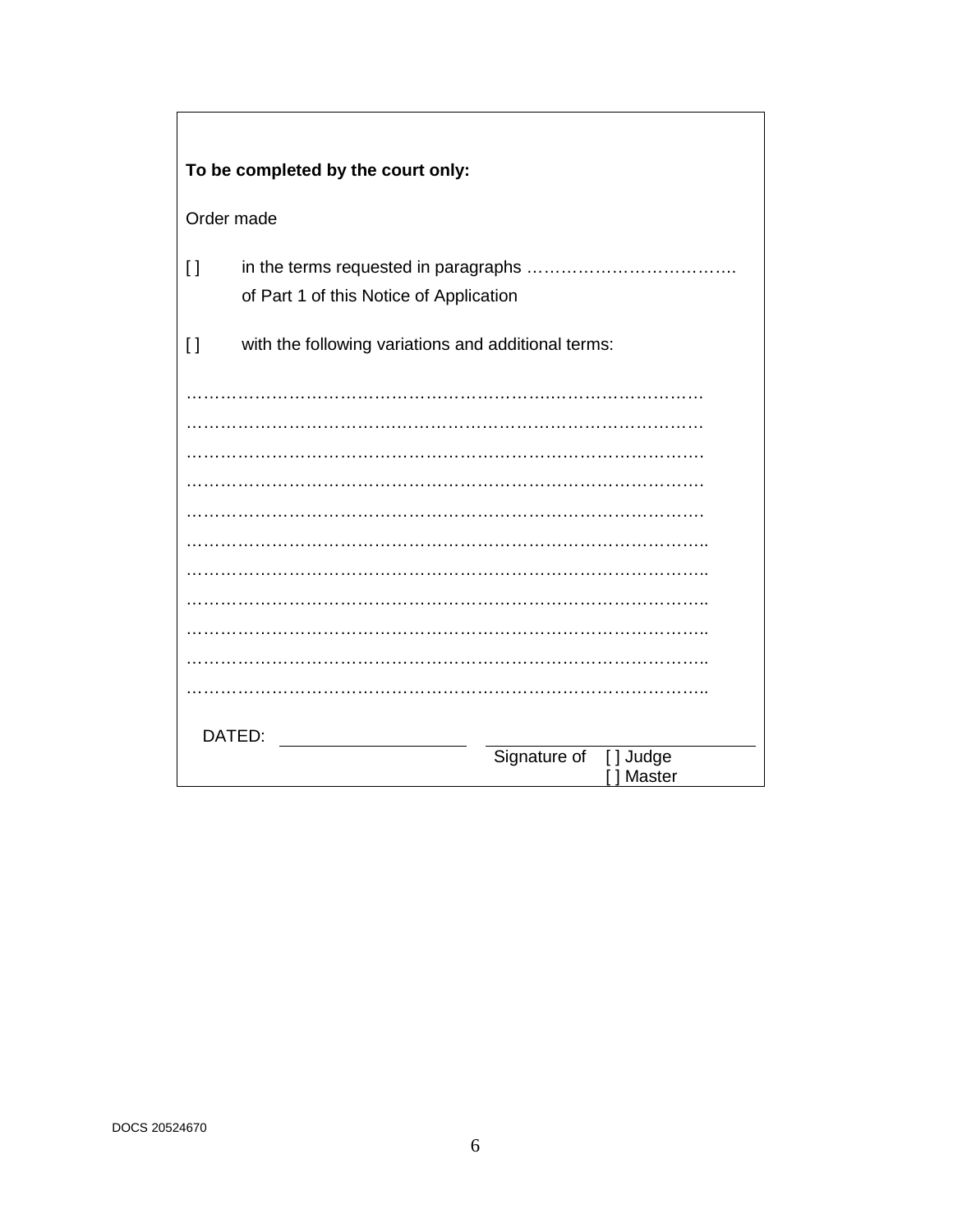## **SCHEDULE "A" NOTICE**

Nathanson Schachter & Thompson LLP 750 – 900 Howe Street Vancouver, BC V6Z 2M4 **Attention: Peter J. Reardon and Jessica Pinard**  E-mail: [preardon@nst.bc.ca,](mailto:preardon@nst.bc.ca) [jpinard@nst.bc.ca](mailto:jpinard@nst.bc.ca)

*Counsel for Paper Excellence Canada Holdings Corporation* 

Stewart McKelvey 600 – 1741 Lower Water Street Halifax, NS B3J 0J2 **Attention: Robert G. Grant, Q.C. and Maurice P. Chiasson, Q.C.**  Email : [rgrant@stewartmckelvey.com,](mailto:rgrant@stewartmckelvey.com) [mchiasson@stewartmckelvey.com](mailto:mchiasson@stewartmckelvey.com) Tel: 902 420-3328

*Counsel for the Province of Nova Scotia* 

Stikeman Elliott LLP 5300 Commerce Court West 199 Bay Street Toronto, ON M5L 1B9 **Attention: Elizabeth Pillon and Ashley John Taylor** Email: [lpillon@stikeman.com,](mailto:lpillon@stikeman.com) [ataylor@stikeman.com](mailto:ataylor@stikeman.com)  Tel: 416 869-5623

*Counsel for the Monitor, Ernst & Young* 

Chernos Flaherty Svonkin LLP 220 Bay Street, Suite 700 Toronto, Ontario M5J 2W4 **Attention: Patrick Flaherty and Brendan Brammall**  Email: [PFlaherty@cfscounsel.com,](mailto:PFlaherty@cfscounsel.com) [BBrammall@cfscounsel.com](mailto:BBrammall@cfscounsel.com) 

*Counsel to the DIP Financier* 

Unifor

205 Placer Court Toronto, ON M2H 3H9 **Attention: Anthony F. Dale**  Email: [Anthony.Dale@unifor.org](mailto:Anthony.Dale@unifor.org) 

*Counsel to Unifor and its local unions that represent the employees of Northern Pulp and/or the other petitioners in Nova Scotia*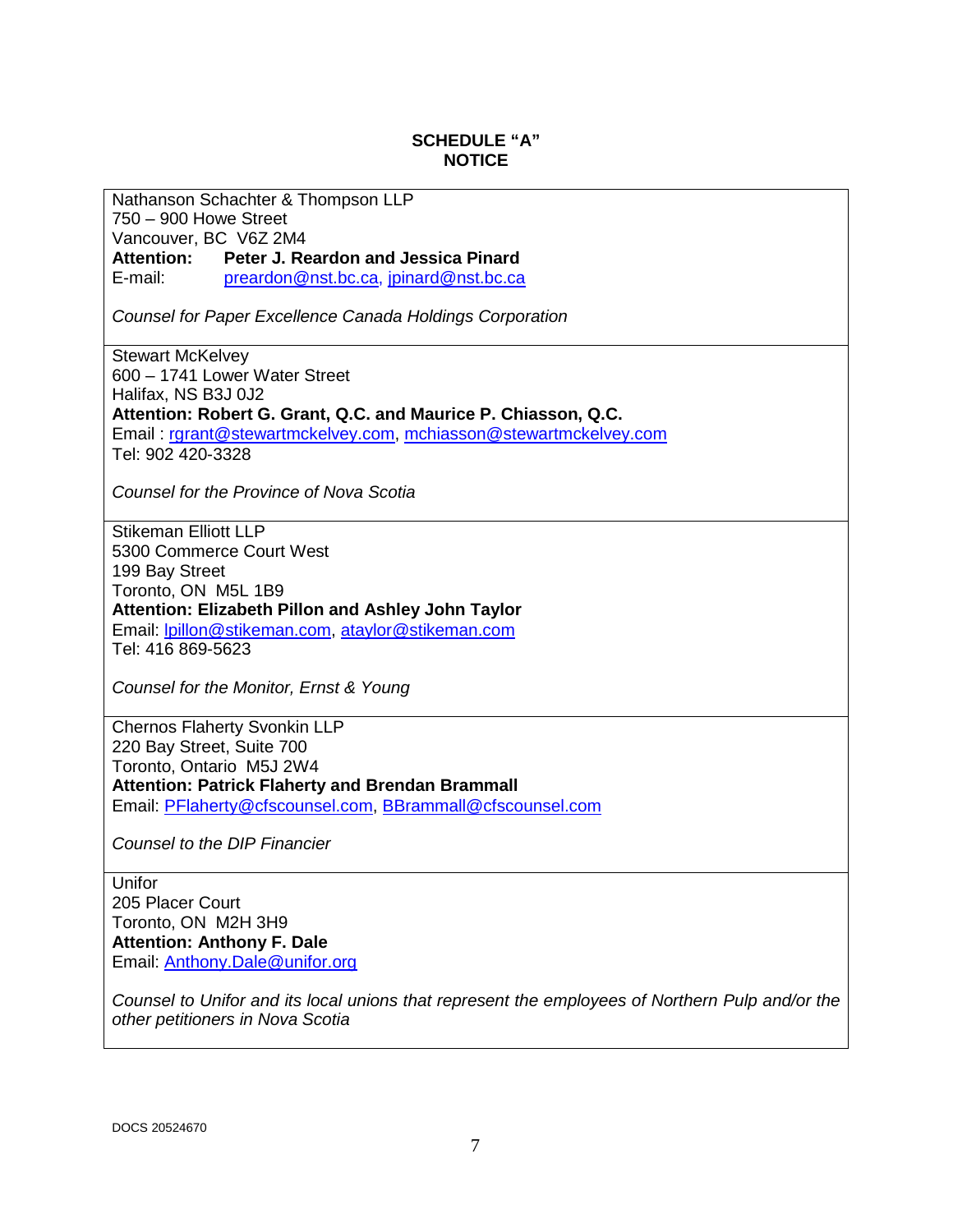Pink Larkin Suite 201, 1463 South Park Street PO Box 36036 Halifax, NS B3J 3S9 **Attention: Ronald A. Pink**  Email: [rpink@pinklarkin.com](mailto:rpink@pinklarkin.com) 

*Counsel to Unifor Local 440* 

Boyneclarke LLP 99 Wyse Road, Suite 600 P.O. Box 876, Dartmouth Main Halifax Regional Municipality, NS B2Y 3Z5 **Attention: Tim Hill, Q.C.**  Email: [thill@boyneclarke.ca](mailto:thill@boyneclarke.ca) 

*Counsel for Heritage Gas Limited* 

Nova Scotia Department of Justice 1690 Hollis St, 8th Floor PO Box 7 Halifax, NS B3J 3J9 **Attention: Sheldon Choo, LLB, MHSA**  Email: [Sheldon.Choo@novascotia.ca](mailto:Sheldon.Choo@novascotia.ca) 

*Counsel to the Superintendent of Pensions* 

Praxair Canada Inc. 1 City Centre Drive, Suite 1200 Mississauga, ON L5B 1M2 **Attention: Sheryl E. Nisenbaum and Sophie C. Traub**  Email: [sheryl\\_nisenbaum@praxair.com,](mailto:sheryl_nisenbaum@praxair.com) [sophie\\_traub@praxair.com](mailto:sophie_traub@praxair.com) 

Whiteley Litigation 310 Stouffville Road Richmond Hill, ON L4E 3P4 **Attention: Heath P.L. Whiteley**  Email: [heath@whiteleylitigation.com](mailto:heath@whiteleylitigation.com)